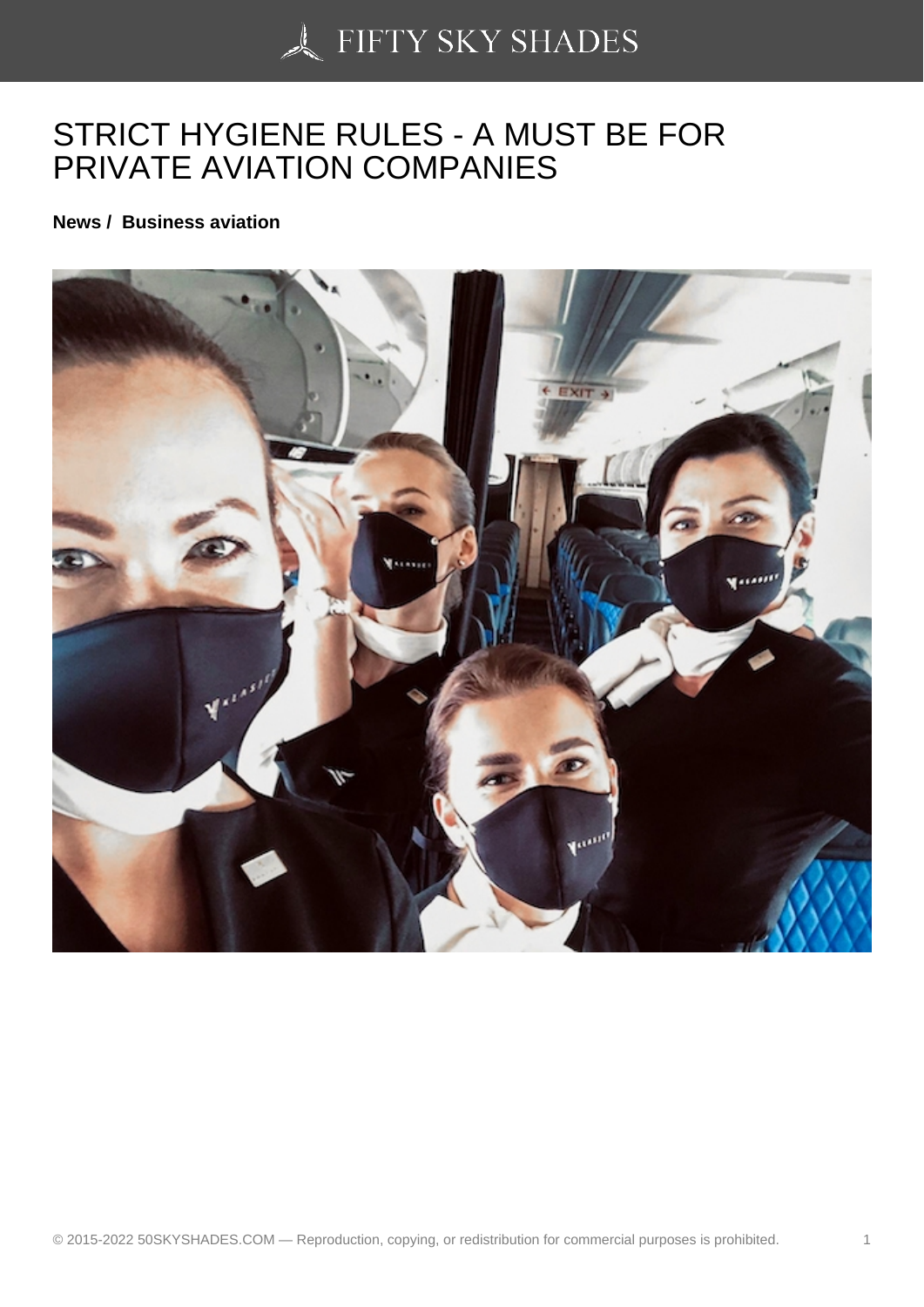**As the need to transport workers, business people and repatriate citizens during coronavirus lockdown was still there, private charter companies took on a mission to help people move in a safest possible manner. During the month of March, many private charter companies were over flooded with requests to repatriate people to their home countries. Some operators said to have reached a 400% increase in requests and an influx of customers who previously had never flown private. The main factor contributing to the significant increase in private jet bookings is the 30 times lower risk to an infected person when compared to traditional airlines. Currently, the private aviation sector is recovering faster than scheduled aviation with many private jets being reactivated into service to support growing demand for transportation services between markets without direct connection.**



KlasJet, a private charter company operating a fleet of VIP configured 737 aircraft, has said that the demand has been rising steadily and previous clients have started to return and use operator's services again. Rita Domkute, the CEO of KlasJet told: "At the peak of coronavirus pandemic, flights were still operated, although at much lower volume when compared to the same period in 2019, but currently we are seeing an increase in requests and signs of recovery in all sectors utilizing business aviation as a mean of transport. We are still employing security measures by providing our clients and crews with special safety kits which include a medical mask, disinfectant and instructions on how to stay protected throughout the duration of any flight no matter whether it is cargo or passenger one. Also, our aircraft are equipped with only 56-104 business class seats, which means that every passenger is getting more space when compared to scheduled airlines transporting 140-160 people on the same sized aircraft.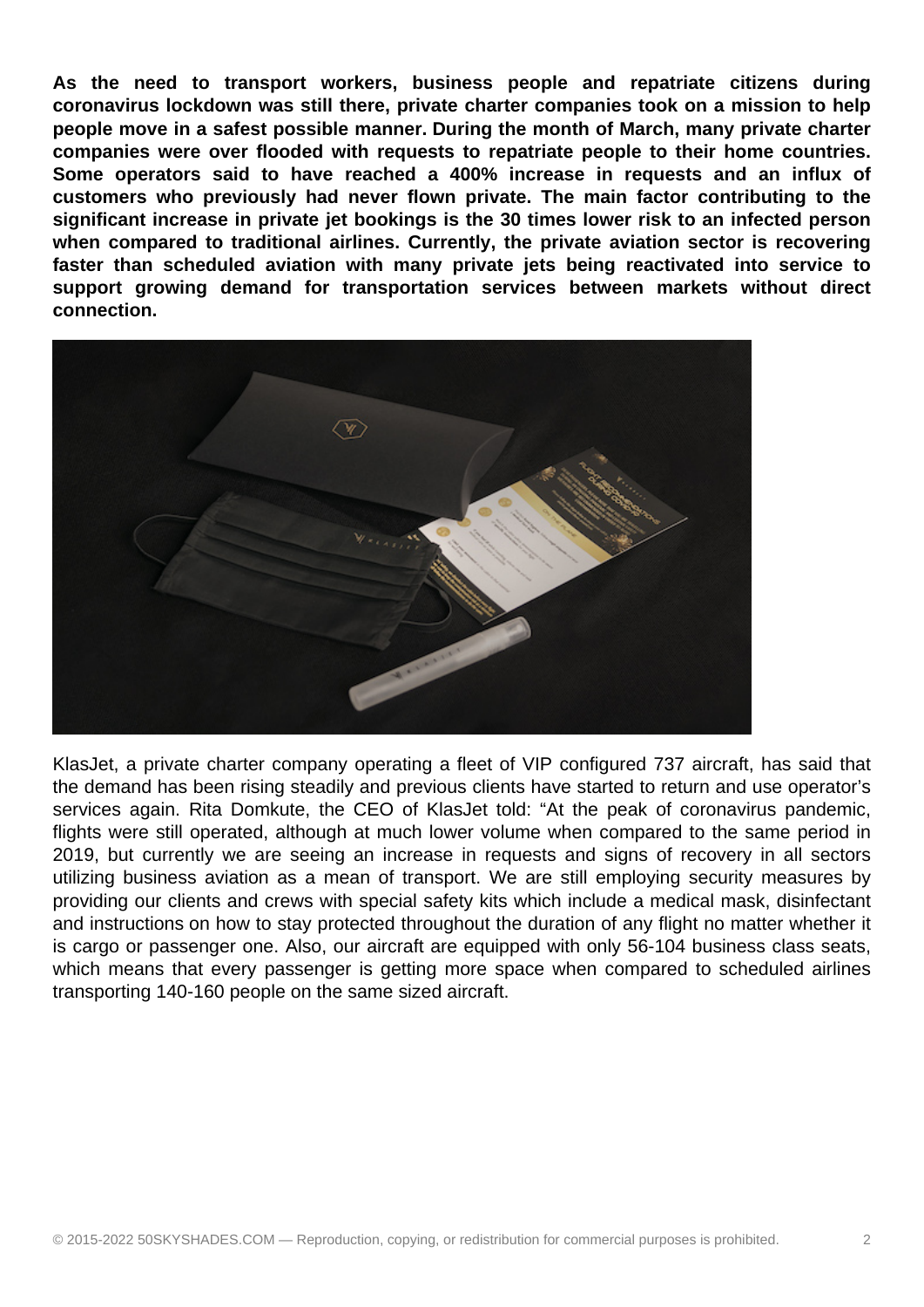

All recommendations and health protection kits are created by following hygiene standards for flights created by EASA. We are also taking measures to minimize contacts between crews, thus our personnel is always working in the same group and is not mixed into other groups of flight attendants or pilots. Since flights are still subject to strict health regulations KlasJet will continue to disinfect its aircraft more frequently and maintain state-of-the-art air filters in their tip-top shape to provide clients and workers with a safe environment to be in.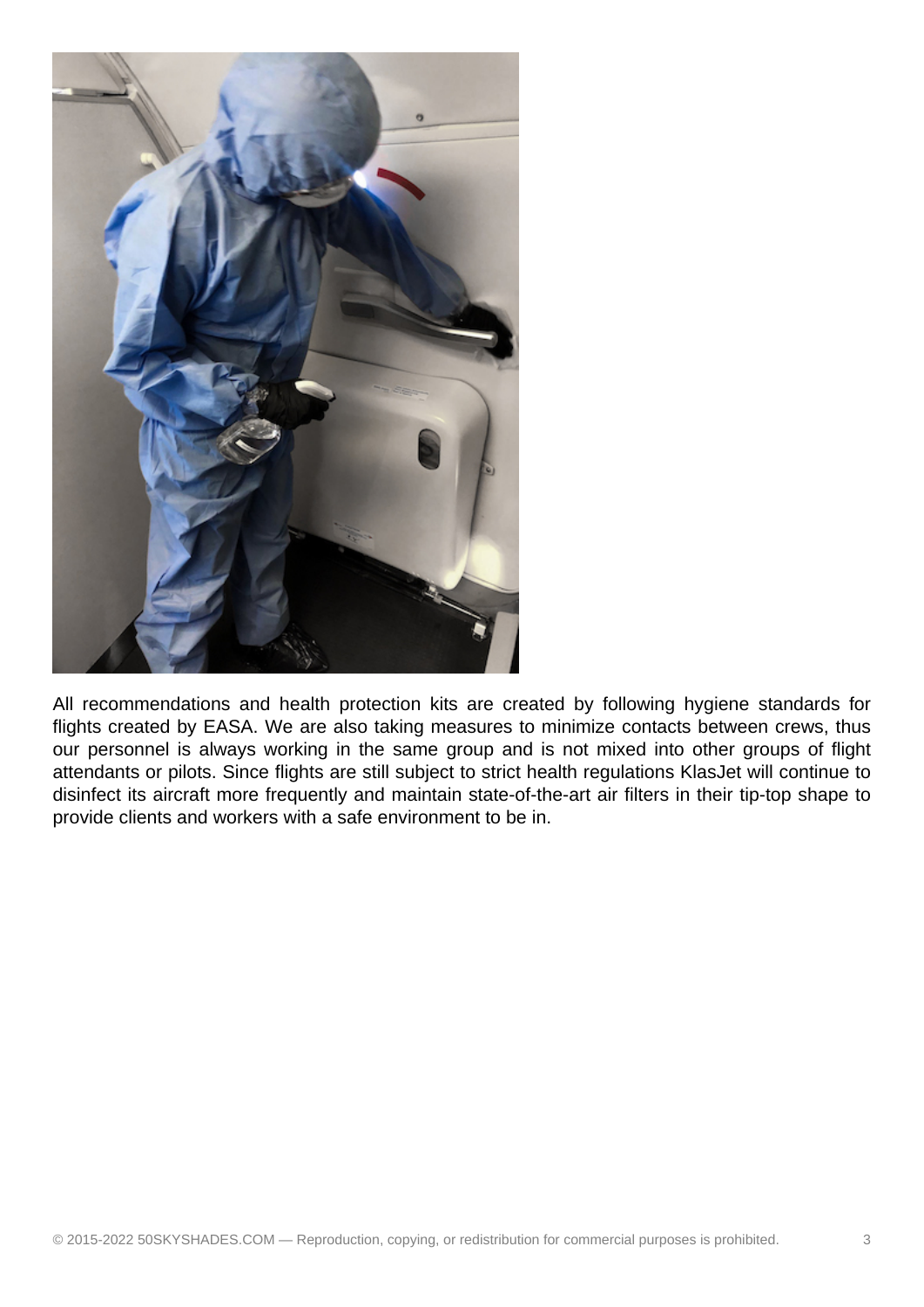

Our aircraft have HEPA filters installed which filter out 99.5% of bacteria, germs and viruses and are replaced during every C check of our aircraft, as a result we can guarantee to have the safest environment possible for travel during the current pandemic. KlasJet team has also been working hard to be able to operate under stricter quarantine rules and offer roundtrip flights to any market whether it is hardly impacted one or not, we are committed to serving every client in need. So far all of our passengers have successfully reached their destinations enjoying comfort and complying with safety measures and we are always happy to bring new clients onboard our aircraft."